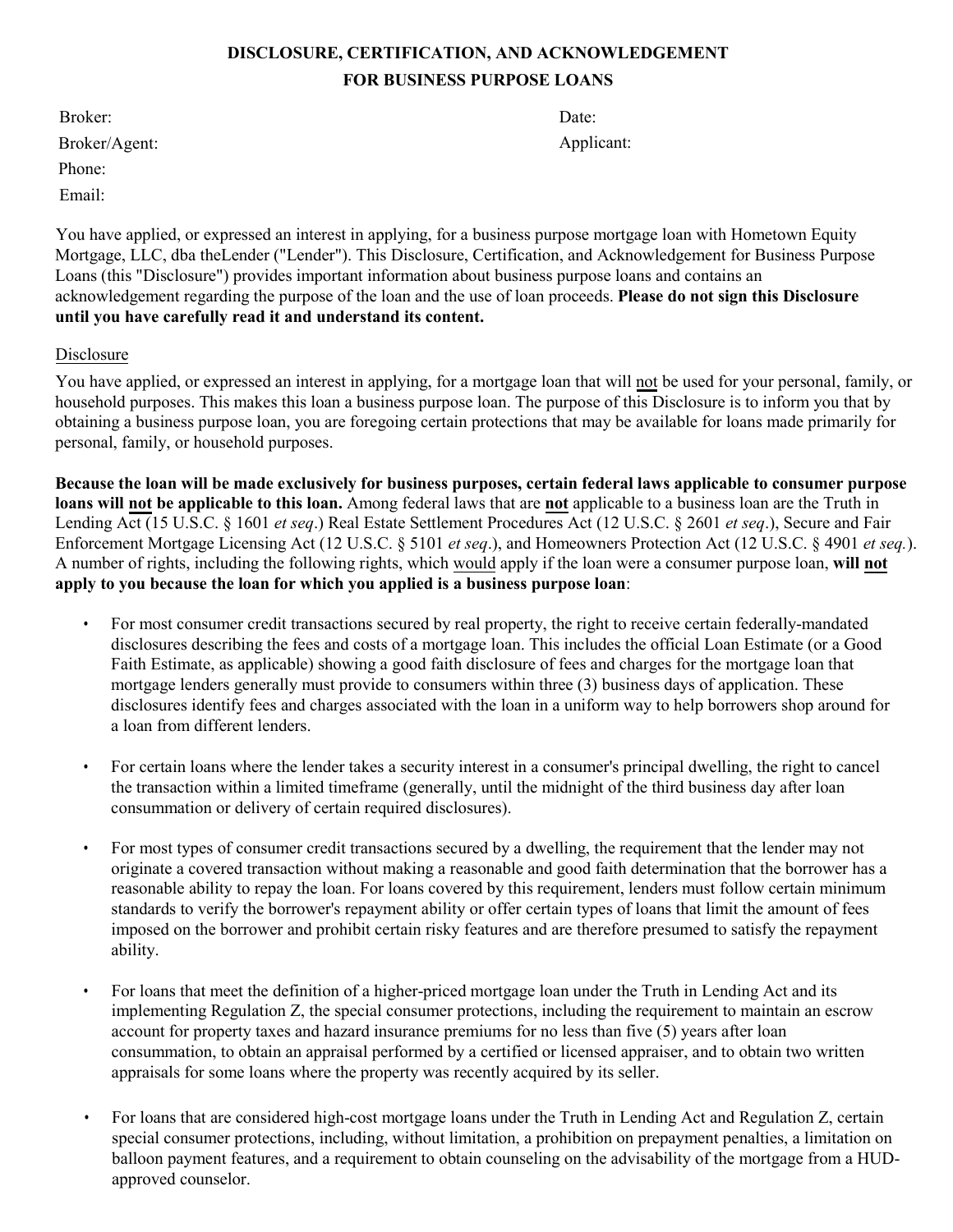- For closed-end consumer loans secured by a dwelling, certain restrictions on compensation that the loan originator may receive in connection with the loan, and a prohibition on directing or "steering" a consumer to a mortgage loan that is not in the consumer's interest in order to increase the loan originator's compensation.
- Certain disclosures and protections that may apply during the term of the loan. This may include, for example, procedures that mortgage servicers must follow in the event the loan is delinquent and the borrower applies for loss mitigation.

Note: This is not intended as a complete list of protections that are not available for business purpose loans.

#### Borrower/Guarantor Certification

You hereby warrant and represent that you wish to continue with the loan application, that the loan is for business purposes and not consumer purposes, and that the loan proceeds are intended to be used and shall be used for business purposes only, not for personal, family, or household purposes. You also represent that none of the properties securing the loan is currently occupied by you of your family as a primary residence or vacation home, but instead all properties are leased or intended to be leased or occupied by an entity or person other than you or your family, and that during the term of the loan you shall not occupy or reside in any of the properties for more than fourteen (14) days in any calendar year.

**Important: Under the terms of the loan, you will be in default if you or any person or entity acting at your direction or with your knowledge or consent give materially false, misleading, or inaccurate information or statements to Lender (or fail to provide Lender with material information) regarding the purpose of the loan. Material representations include, but are not limited to, representations about your principal residence or the intended use of loan proceeds.**

**If you are deemed to be in default, Lender at its option may accelerate the loan, require immediate payment in full of all sums due under the loan, and proceed with foreclosure and any other remedies permitted by applicable law.**

#### Borrower/Guarantor Acknowledgement

By signing this Disclosure, you acknowledge that, since the loan is for a business purpose, the loan will not be subject to certain federal laws and consumer protections, including, but not limited to, consumer protections described above in this Disclosure.

If you obtain this loan, you will be required to make representations in the loan documents (e.g., the note, loan agreement, security instrument) that the loan is a business purpose obligation and does not represent a loan for personal, family or household purposes.

You hereby confirm that you have read and understand this Disclosure, that the information provided in connection with obtaining the loan is complete and accurate as of the date written below, and that the property associated with the loan is nonowner occupied and that the proceeds for the loan will be used by you for business purposes only.

[Borrower] Date

[CoBorrower] Date